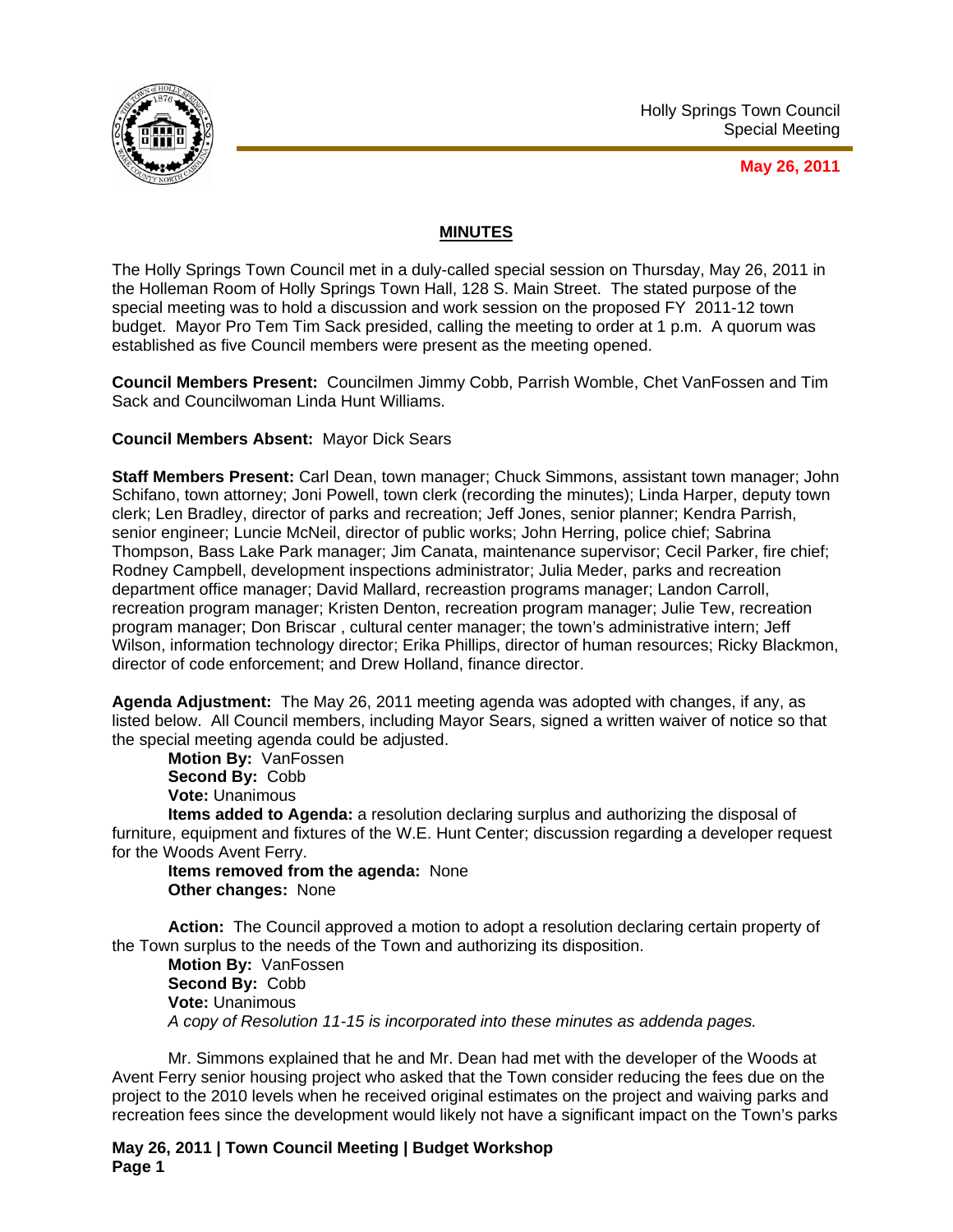and recreation system.

Mr. Dean said he would recommend that the Council not waive parks and recreation fees due on the project, but would advise that charging other development fees at the 2010 rate might be in order since the cost of the project increased on the developer by \$76,800.

**Action:** The Council approved a motion to allow the developer of the Woods at Avent Ferry to pay development fees due on the project at the 2010 rates and to require the developer to pay parks and recreation fees that would be due.

**Motion by:** VanFossen **Second by:** Williams **Vote:** Unanimous Waiving about \$76,800 VanFossen/Williams

 At this time, the Council returned to the original purpose of the special meeting and began discussion of the proposed FY 2011-12 budget that had been presented to them in May.

Mr. Dean then outlined the budget proposal. He explained that it is based on a 98% collection of a 41.5-cent tax rate applied to a total town value of \$3,202,889,457. The General Fund is balanced at \$23,552,000, and the Utility Fund is balanced at \$10,275,000.

 The budget also is funded by a table of rates, fees and revenues, together with a 41.5-cent tax rate applied to every \$100 valuation.

The following bullet points are highlights of the budget.

- Proposed budget is based on 98% collection rate
- Approximate tax base of \$3,202,889,457
- No Tax Rate Increase =  $$0.415$  per \$100 valuation
- One new position in GF Facilities Maintenance Tech
- No new positions in UF
- \$30,000 in non-profit contributions
- No COLA, merit/performance pay funded at 2%
- 5% 401k contribution and longevity benefits
- State mandated 0.53% increase in retirement
- Health insurance rates budgeted with 11% increase (switch from BCBS to United Healthcare)

 Following this introduction, there was Council discussion of water and sewer rates. Council asked why rate increases were included.

 Mr. Dean explained that the increases were part of incremental increases on which the financing of infrastructure projects in the past were planned. The increases are necessary to ensure the town pays its debt and operations costs for the expanded wastewater treatment plant and the town's water supply from Harnett County.

 A large non-residential user of water could mitigate and allow the town to reduce its fees, but until that happens, Holly Springs will have to follow its original plans to set rates each year that will pay the bills until the debt is paid.

 The positive side of the situation Mr. Dean pointed out, is that Holly Springs has water and sewer infrastructure in place – unlike many other communities in this area – to attract large water users, which not only will positively impact the utility fund, it would provide tax base to boost the general fund and provide jobs for residents.

A discussion about parks and recreation infrastructure planning ensued.

 Mr. Dean explained that he and Mr. Bradley had devised a phased plan of park improvements that could be accomplished over the next seven years with a \$20 million bond issue. Phase 1 projects could be initiated during FY 2012-2015 at a cost of \$13,000,000; and Phase 2 during FY 2015-2018 at a cost of \$6,950,000

 Park improvements would include land acquisition for future parks, the completion of the Town's greenways system, the completion of existing parks, construction of a stand-alone gymnasium, new park development, including a dog park, a parks master plan update and the creation of new greenways. The estimated cost of these projects is \$19,950,000.

The best way to get funding would be through the issuance of general obligation bonds,

**May 26, 2011 | Town Council Meeting | Budget Workshop Page 2**